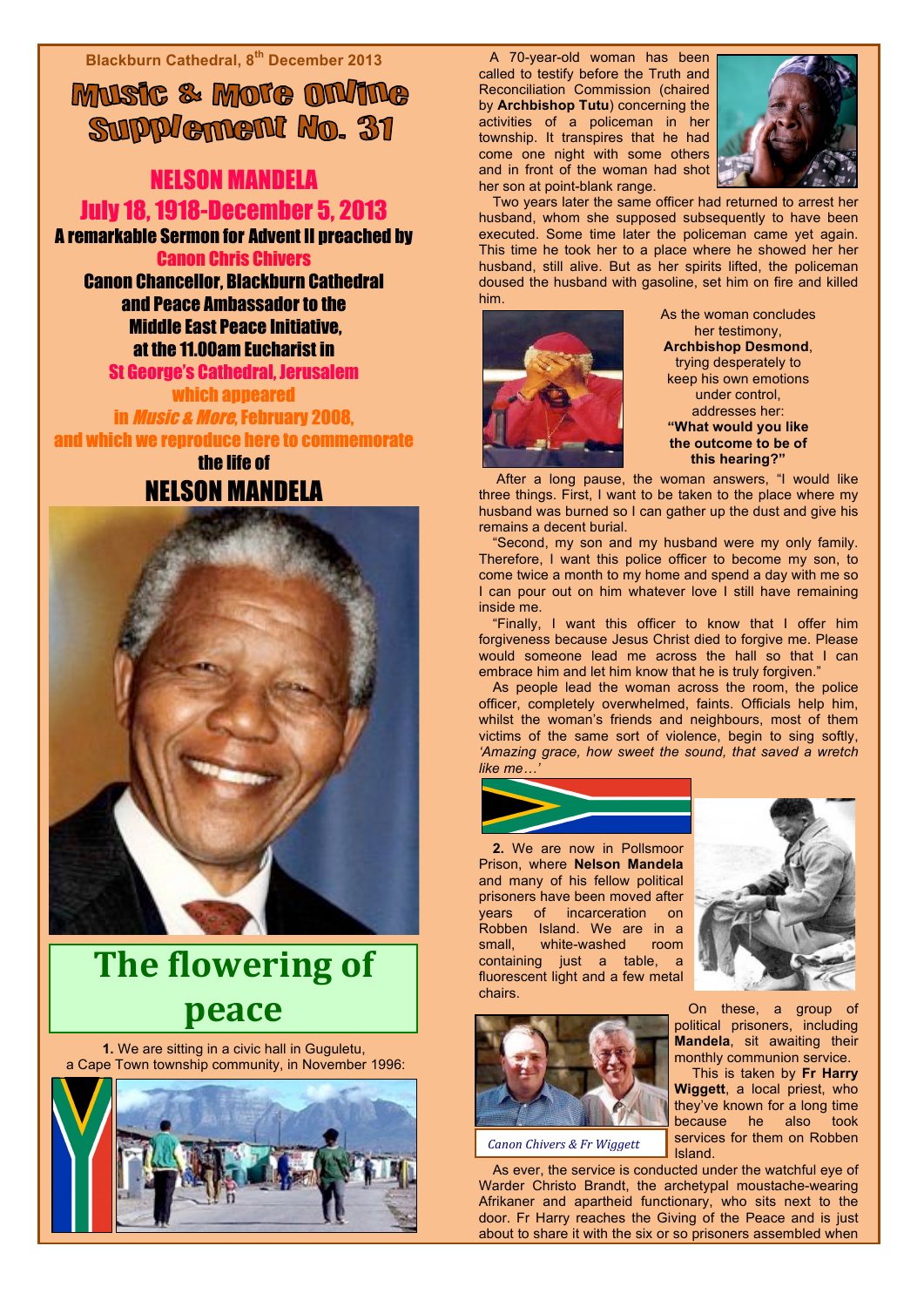**Nelson Mandela** interrupts the service. Calling over to the Warder he says 'Brandt, man, you're a Christian aren't you?' 'Ja, meneer' (Yes, sir), comes the reply. "Well then, you must join us for our service. Come over here."



**3.** We are now in the gardens of this cathedral church of St. George, Jerusalem, in June, earlier this year, as a group of interfaith pilgrims – Christian, Jewish and Muslim – gather to interview a local priest.



They're working for the BBC, making a series of programmes to mark the anniversary of the 6 days in 1967 which forever changed the physical and emotional landscape of the Middle East. They've already interviewed several locals from different communities – all of whom have exposed for them both the diversity and the divisions which are the glory and the challenge of this great city.

All the pilgrims in fact agree that whilst everyone has expressed considerable and heart-rending pain in respect to their own story, no-one so far seems to have been able to put themselves in someone else's shoes and to see pain from a different perspective.

But as this priest, who describes himself as an Arab Israeli begins to tell his story the whole pilgrimage shifts gear. For whilst there's much pain in what he says – he's, in the past, spent time here in Jerusalem separated from his wife because she had different papers from his – all the pilgrims, Christian, Jewish and Muslim realize that they are now in the presence of someone who's so emptied himself of his own pain that he's made a god-shaped space in his heart within which both to listen to the pain of others and to begin to transform it.

> Today, as we continue our journey through Advent, the striking figure of John the Baptist is set before us, calling everyone to a Gospel of repentance. The Greek word used for repentance is *metanoia* – one of the most important words in the New Testament – which literally means *'to make a turning'*.



 This is perhaps why the authors of our lectionary turn our attention in the passages we heard from Isaiah and from Paul's Letter to the Romans, to the product of all real repentance, which is peace, both for individuals and, crucially of course, for communities; peace, a goal constantly to be sought, not least on this the twentieth anniversary of the commencement of the first intifada in 1987.

How memorably Isaiah expresses what that turning will look like, as the new shoot – the flower of peace – springs

from the roots of the community, and causes all sorts of improbable things to happen: a wolf to lie with a lamb, a leopard with a kid goat, a calf and a lion, a cow and a bear, an infant and an adder: all to be at peace with one another.

It's so improbable isn't it? I mean, whoever heard of any of that stuff happening? Surely it's just all pious fantasy? But no, St Paul says, all of you, in your great diversity – Jew and Gentile – are called into harmony, into the divine network of peace That, he says, is actually your highest human calling.



But are these simply more stirring words to add to the prophet's strident demand that we get on with peace-making or the visionary's poetic fantasy picture of peace? Camp David, Madrid, Oslo, now Annapolis. We've heard the call time and again. We know the promises and the rhetoric. But we never seem to get that close to the reality. Isn't genuine peace, in the end, just so elusive as to be unattainable, certainly something to which the likes of you and me cannot contribute?

It's understandable, of course, at a human level to succumb to an underlying feeling of helplessness and the despair that can go with it. But as people of faith of course we must never do so.

 Which is why I shared with you by way of encouragement and – who knows – inspiration perhaps as well, a remarkable moment that witnessed in South Africa's TRC when a single woman, who'd every reason to be bitter, both experienced and became the channel for divine grace as she turned to the way of forgiveness and love.



But perhaps that embrace of an enemy who's caused such pain seems way beyond our capacity as human beings.



Which is why I related that wonderful story of a first step taken by **Nelson Mandela** as he saw a gap, assumed the priest's role that was needed to fill it, and ensured that a supposed enemy is the very person with whom you begin your ministry of turning and transformation, especially so, when the priest himself hadn't made this connection or seen this possibility.

This is why I also told you a story that many of you know already about a priest who stands before you week by week, your own Hosam Naoum, who's an example to all of us in and beyond this cathedral and city, indeed, right across the world, of the truth that peace is always more than just a possibility.